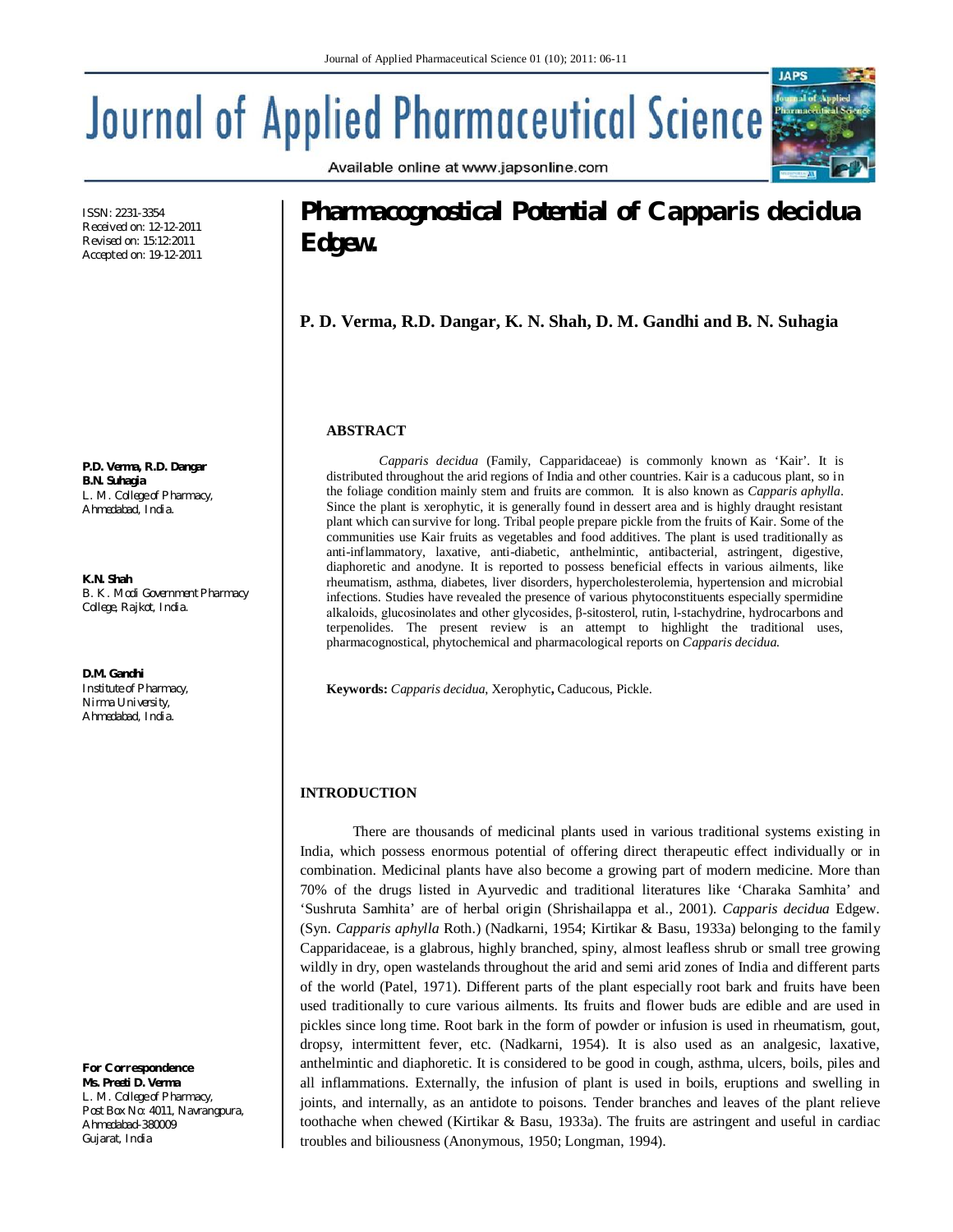

**Fig. 1** The Plant of *Capparis decidua* with Flowers and Fruits.

# **VERNACULAR NAMES**

| <b>Arabic</b>   | $\ddot{\cdot}$ | Hanbag, Kiabara, Margh, Sodab, Tundub             |
|-----------------|----------------|---------------------------------------------------|
| <b>Bengali</b>  | ፡              | Karil                                             |
| <b>Bihari</b>   | $\ddot{\cdot}$ | Kari                                              |
| <b>Deccan</b>   | $\ddot{\cdot}$ | Karyal                                            |
| <b>English</b>  | :              | Caper berry, Caper bush, Caper plant              |
| Gujarati        | :              | Kerdo, Kair, Kera, Kerda                          |
| Hindi           |                | Kabra, Kachra, Karer, Karil, Karu, Kurrel, Pinju, |
|                 |                | Teent, Tent, Tenti.                               |
| Kannada         | :              | Chippuri, Karira, Kariuppi-gidda, Niovate-gidda,  |
|                 |                | Nispatigay, Nispatige                             |
| Konkani         | $\ddot{\cdot}$ | Kiral                                             |
| Kutchi          | $\ddot{\cdot}$ | Davra                                             |
| <b>Malyalam</b> | $\ddot{\cdot}$ | Karimulli, Karimullu                              |
| Marathi         | $\ddot{\cdot}$ | Karil, Ker, Nepati, Nevati                        |
| <b>Persian</b>  | $\ddot{\cdot}$ | Bergesodab, Kebir, Kurake, Sodab                  |
| Punjabi         | $\ddot{\cdot}$ | Delha (fruit), Karia, Karil, Karin, Karis, Kerin, |
|                 |                | Kirra, Pinju, Tenti                               |
| <b>Sanskrit</b> | ፡              | Apatra, Chakrak, Granthil, Gudhpatra, Kantaki,    |
|                 |                | Karaka, Karira, Kataphala, Katutiktaka, Krakar,   |
|                 |                | Krakaripatra, Krakatha, Krishashakha,             |
|                 |                | Marubhuruh, Mrduphala, Nigudhpatra,               |
|                 |                | Nispatrak, Nispatrika, Shaakpushpa, Shatakunta,   |
|                 |                | Shonapushpa, Suphal, Tikshnakantaka,              |
|                 |                | Teekshnakantaki, Teekshnasar, Ushnasundara,       |
|                 |                | Vidahika, Vishvakpatra                            |
| Sindhi          | :              | Dorakiram, Kirab, Kiral, Kirid, Kirrur            |
| Tamil           | ፡              | Karyal, Kulaladandai, Sengam, Sirakkali           |
| <b>Telugu</b>   |                | Enugadanta, Kariramu, Mumudatu                    |
| Urdu            |                | Titali                                            |
| Raiasthani :    |                | Kair, Kareal, Kerro, Taint                        |

(Nadkarni, 1954; Krishnadas, 1938; Chaube, 1932; Lakshmandas, 1951; Vaidya, 1995; Kirtikar & Basu, 1933a; Sharma, 2005; Charaka & Drdhabala, 1949; Chunekar & Pandey, 1999).

# **AYURVEDIC PROPERTIES AND ACTIONS**

| Rasa          | : | Katu, Tikta |
|---------------|---|-------------|
| Guna          | : | Laghu       |
| <b>Virva</b>  | : | Usna        |
| <b>Vipaka</b> | ∶ | Katu        |

# **Karma :** Kaphvatahara, Sothhara, Drishtihitkara, bhedana (Gupta & Sharma, 2007; Sharma, 2005; Krishnadas, 1938)

# **TAXONOMICAL CLASSIFICATION**

According to the botanical scheme of Engler, the plant is classified as follows:

| Kingdom        |   | Plantae                  |
|----------------|---|--------------------------|
| Division       |   | Phanerogamae             |
| Subdivision    |   | Angiospermae             |
| Class          | ፡ | Dicotyledonae            |
| Subclass       | : | Polypetalae              |
| Order          | ፡ | Thalamiflorae            |
| Suborder       |   | Parietales               |
| Family         | : | Capparidaceae            |
| Genus          | ፡ | Capparis                 |
| <b>Species</b> | : | decidua                  |
|                |   | (Metcalfe & Chalk, 1950) |

#### **HABIT AND HABITAT**

*Capparis decidua* is a widely spreading, densely branched, glabrous shrub or occasionally a small tree of up to 5 m height (Anonymous, 1950). It grows abundantly in dry, arid and exposed habitat like wastelands, ditches, drying ponds, cultivated lands, road sides and surrounding plains of hills as it is tolerant to prolonged drought due to its excellent adaptation to arid conditions (Pandey & Rokad, 1992).

#### **OCCURRENCE AND DISTRIBUTION**

It is of a common occurrence in dry places in Sind, Baluchistan, Western Rajputana, Deccan Peninsula, Egypt, Socotra, Arabia, Tropical Africa, Central India, Punjab, Gujarat, Tinnevelly and Pakistan. On most occasions, *Capparis decidua* is found to be growing with *Zizyphus mauritiana* (Chavan & Oza, 1966; Kirtikar & Basu, 1933b).

# **BOTANICAL DESCRIPTION**

#### **Root**

It shows tap root system. Initially, a single primary root develops which gives rise to secondary branches. After 1 year, numerous secondary roots develop but primary root continues to dominate. In case of mature plants, the roots can penetrate up to 4 meters (Singh & Singh, 2011).

#### **Stem**

The plant is much branched; each branch is slender, smooth, terete and spinous. Mature branches are leafless as leaves are present only on young shoots. Small, sharp, straight, light brown spines occur in pair at each node of twig. Most twigs and branches are glossy and dark green in colour, but with age, bark develops which is whitish gray (Kirtikar & Basu, 1933a).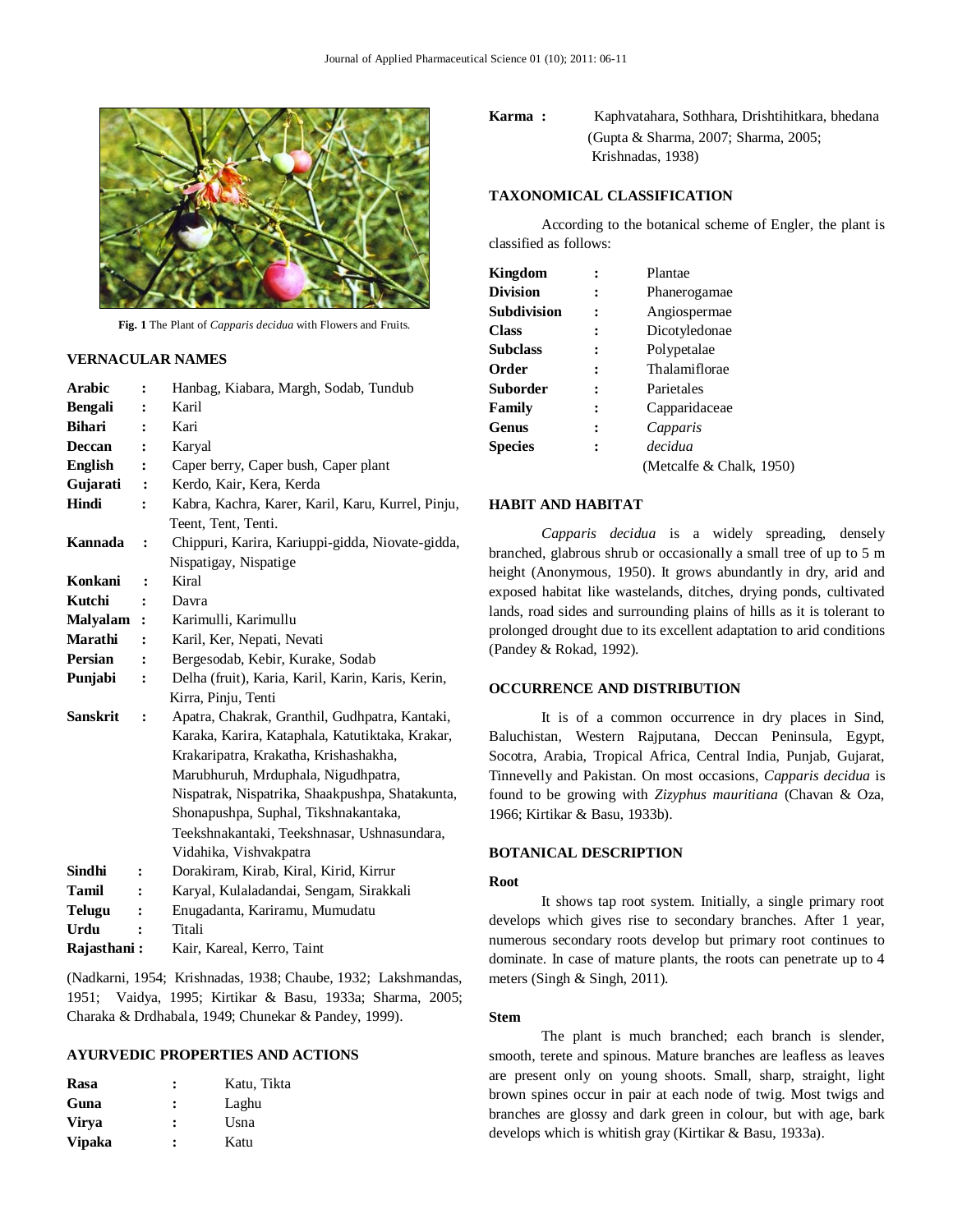#### **Leaves**

Caducous (with very short life span), present only on young shoots. Leaves are simple, linear-oblong, acute, pointed and very small, about 4 to 12 mm long and 1 to 3 mm broad. They are either sessile or with very short petiole. New leaves appear in Nov-Jan (Anonymous, 1950; Longman O, 1994; Singh & Singh, 2011).

#### **Inflorescence**

Corymb with many flowers arising from old branches or from short lateral shoots, in the axils of the spines.

#### **Flowers**

New shoots bear fewer flowers, while profuse flowering occurs on old shoots (Singh & Singh, 2011).

*Sepals:* The outer sepals are pubescent with ciliate margins and sub-valvate aestivation. The lower sepals are saccate and acuminate, while the upper sepals are smaller in size, concave and ovate-oblong. The inner sepals are elliptic, acute and having floccose margin.

*Petals:* Pink, red-veined, narrow-oblong

*Gynophore:* About 12 mm long

*Androecium:* Stamens 8, inserted at the base of gynophores

*Pedicel:* Slender and about 12 mm in length (Kirtikar & Basu, 1933a).

#### *Flowering season*

Feb-July. But peak flowering occurs in the summer (Mahmood et al., 2011).

#### **Fruits**

Small, globular, glabrous, fleshy berry, beaked at the apex, resembling a cherry in shape and size. Fresh berries are green, which turn pink on ripening and blackish on drying.

#### *Fruiting season*

Green fruits start appearing in Mar-April, second flush of fruit occur in May-July. Maximum mature fruits appear just before onset of the monsoon. Numerous seeds are embedded in the pulp of fruit (Longman O, 1994; Singh & Singh, 2011).

# **CHEMICAL CONSTITUENTS**

Various phytoconstituents have been identified and isolated from different parts of *Capparis decidua* which includes alkaloids, glycosides, terpenoids, sterols, flavanoids, phenols and fatty acids. The root of *C. decidua* is found to contain sitosterol and a spermidine alkaloid, isocodonocarpine (Rathee et al., 2010; Chahlia, 2009). Three crystalline, colourless and hygroscopic alkaloids, Capparine, Cappariline, Capparinine, are also isolated from the roots **(**Chahlia, 2009**)**.

The spermidine alkaloids, Isocodonocarpine, Capparidisine and Capparisinine have been isolated from dried root bark and their structures are elucidated by Mass, U.V., I.R. and N.M.R. Spectroscopy (Ahmad et al., 1985; Ahmad et al., 1987; Ahmad et al., 1989). Two new naturally occurring acetals are isolated from the root bark and characterized, in the form of Nacetylated spermidine alkaloids, 14-N-acetylisocodonocarpine, 15- N-acetylcapparisine (Ahmad et al., 1992). Root bark also contains Capparisine, Codonocarpine, and Cadabacine, Rutin l-Stachydrine, β-sitosterol (Rathee et al., 2010; Mishra et al., 2007; Anonymous, 2000) and 6-oxygenated heterocyclic constituents, like Capparisesterpenolide and Decidua terpenolides A, B, C, D and E (Chahlia, 2009).

Aerial parts (flower, fruit, stem and seed) contain ntriacontane, n-triacontanol, n-pentacosane, 6-(1-hydroxy-non-3 enyl) tetrahydropyran-2-one, 2-carboxy-1-dimethylpyrrolidine, βsitosterol, β-carotene, Glucosinolates, Ascorbic acid, proteins, carbohydrates, Calcium, Potassium, Phosphorous, Zinc, Iron and Manganese (Rathee et al., 2010). The quantity of  $\beta$ -sitosterol in the stem is found to be 0.044% by TLC densitometric method using HPTLC **(**Rathee et al., 2010**)**.

Flower buds contain Capric acid and a glucoside which, on boiling with sulphuric acid, yields isodulcite and a colouring matter similar to quercetin (Nadkarni, 1954). In flowers, hydrocarbons, like Nonacosane, n-pentacosane and n-triacontane, triacontanol, β-sitosterol and glycosides are present (Mishra et al., 2007; Chahlia, 2009). Flowers and Seeds also contain wax, which is a mixture of hydrocarbon and ketones having C-28 to C-32 with Nitrogen and Sulphur oils (Mishra et al., 2007). Fruits from Hissar (Haryana) contain, on dry basis, moisture – 65, total carbohydrate  $-71$ , proteins  $-17$ , fat  $-5$ , crude fibre  $-1$ , ash 6%, Phosphorus  $-$ 360, Calcium – 210, Iron – 6, Zinc – 4, Manganese – 2, β-carotene  $-21$ , ascorbic acid  $-119$ , phytic acid  $-68$  and oxalic acid 0.1 mg/100g (Anonymous, 2000). These constituents are responsible for the nutritive value of the fruit. Fruit husk is also found to contain β-carotene and pthalic acid (Mishra et al., 2007). In seeds, an isothiocyanate glucoside, named Glucocapparin, hydrocarbons, n-pentacosane, n-triacontanol and β-sitosterol are identified (Sharma, 2005, Mishra et al., 2007**)**.

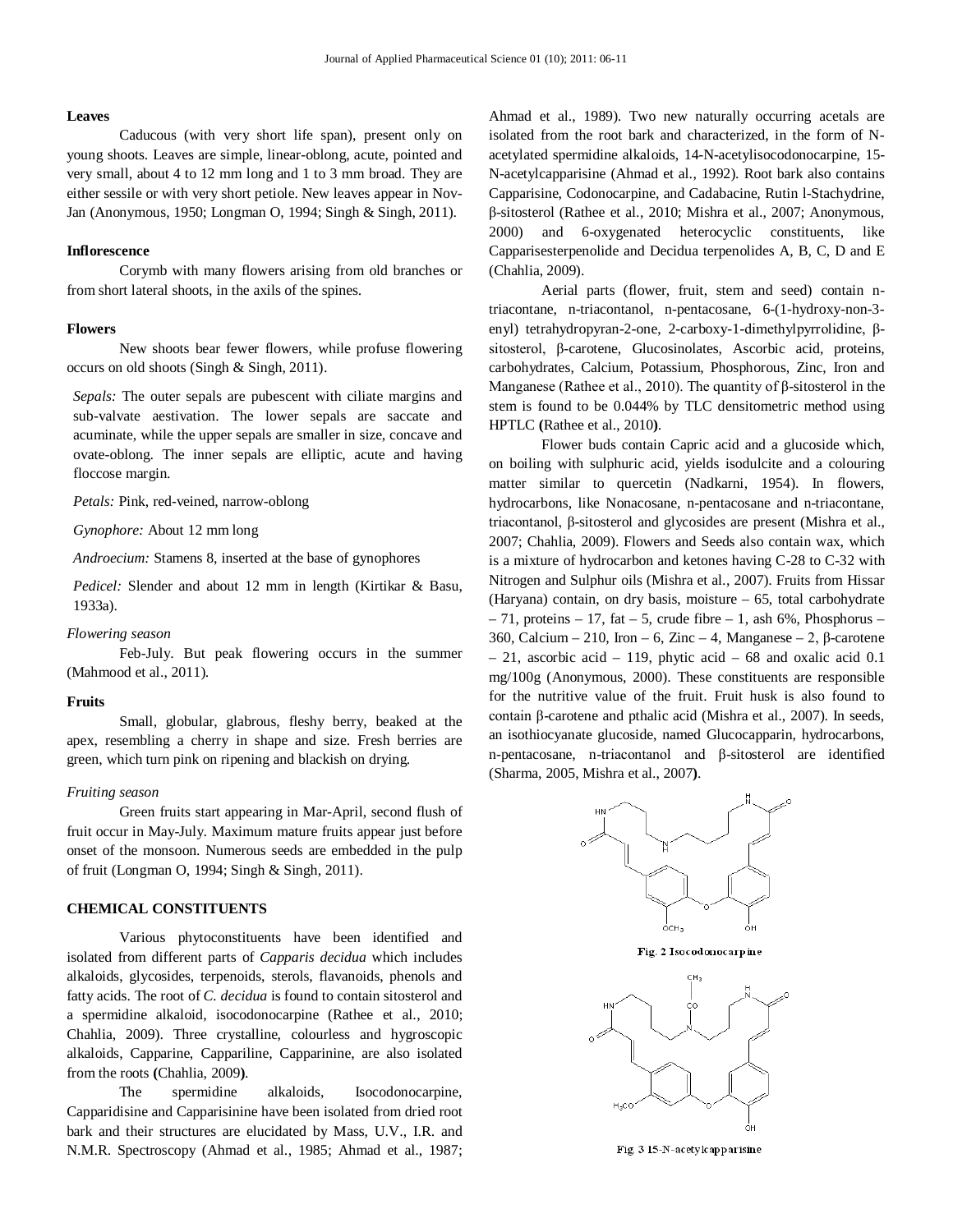

**Chemical Constituents of** *Capparis decidua*

#### **TRADITIONAL PROPERTIES AND USES**

The plant and its parts are widely used by traditional healers and tribal people for curing variety of ailments. The medicinal uses of *C. decidua* are also mentioned in ancient books. By Kavirajas, the plant is regarded as acrid, laxative, counterirritant and stimulant. They often prescribe it in heart diseases, colic pains, scurvy and phthisis (Nadkarni, 1954). The plant is used in flatulence, anorexia, respiratory disorders, skin diseases, in general weakness and also as anthelmintic and diuretic (Vaidya BG, 1995; Sharma PV, 2005). Infusion of plant is used externally for eruptions, boils, joint diseases and internally in cough and as an antidote in case of poisoning. Juice of fresh plant is used to kill worms in ear. It is also considered as a good substitute of senega (Nadkarni, 1954; Shastri 1957). Crushed bark of the plant is applied as poultice for treatment of wounds (Marwat et al., 2011).

Roots are considered to be sudorific, thermogenic, expectorant, carminative, digestive, stimulant, antibacterial, aphrodisiac, anodyne, anthelmintic and useful in arthritis, dyspepsia, constipation, lumbago, odontalgia, amenorrhoea and dysmenorrhoea (Longman O, 1994). In traditional system of medicine, root bark is known to be astringent, alterative, acrid, diaphoretic, alexeteric. Powder or infusion of root bark is used in gout, rheumatism, cough, dropsy, palsy, asthma, intestinal worms and intermittent fever. The powder is applied externally on malignant ulcer (Nadkarni, 1954; Chunekar & Pandey, 1999; Anonymous, 1950).

A paste of coal obtained after burning the wood is applied to muscular injuries (Gupta & Sharma, 2007). Fresh leaves and young shoots, when chewed, give immediate relief in toothache (Shastri, 1951). Their paste is used as plaster on blisters and

swellings (Vaidya BG, 1995). In Pakistan, powder of tender branches is mixed with wheat flour and fed to animals to relieve pain (Marwat et al., 2011).

The green berries and flower buds of *C. decidua* are edible and commonly pickled or used in preparation of vegetable and curry due to the folkloric belief that they have hypoglycemic effect in diabetes (Nadkarni, 1954; Marwat et al., 2011). The vegetable prepared from fruits in ghee is also believed to be good for eyes (Vaidya BG, 1995). The fruits are astringent used as laxative and cathartic in chronic constipation. They are also useful in biliousness, cardiac troubles, halitosis and vitiated conditions of Pitta (Anonymous, 1950; Longman O, 1994). In folk medicine, mixture of equal quantity of fruit powder and sugar is prescribed in rheumatism. They are given in diarrhoea in cattle and goats (Marwat et al., 2011). In Rajputana and Sudan, the plant is fed to camels and goats as fodder (Nadkarni, 1954). The dried plant is also used for fuel purpose.

# **PHARMACOLOGICAL ACTIVITIES OF DIFFERENT PLANT PARTS**

Isocodonocarpine found in roots of plant was found to be responsible for Antiinflammatory and anti-asthmatic activity (Ahmad et al., 1992). Anthelmintic and purgative properties were found to be more prominent in aqueous extract than alcoholic extract of root (Gaind et al., 1969). Alcoholic extract of fruit pulp and root bark possess anthelmintic and antimicrobial activities (Hundiwale et al., 2005)**.** β-Sitosterol isolated from the root bark has been examined for possible anti-inflammatory activity in acute and chronic inflammatory models. β-sitosterol exerted statistically significant and dose-dependent anti-inflammatory activity in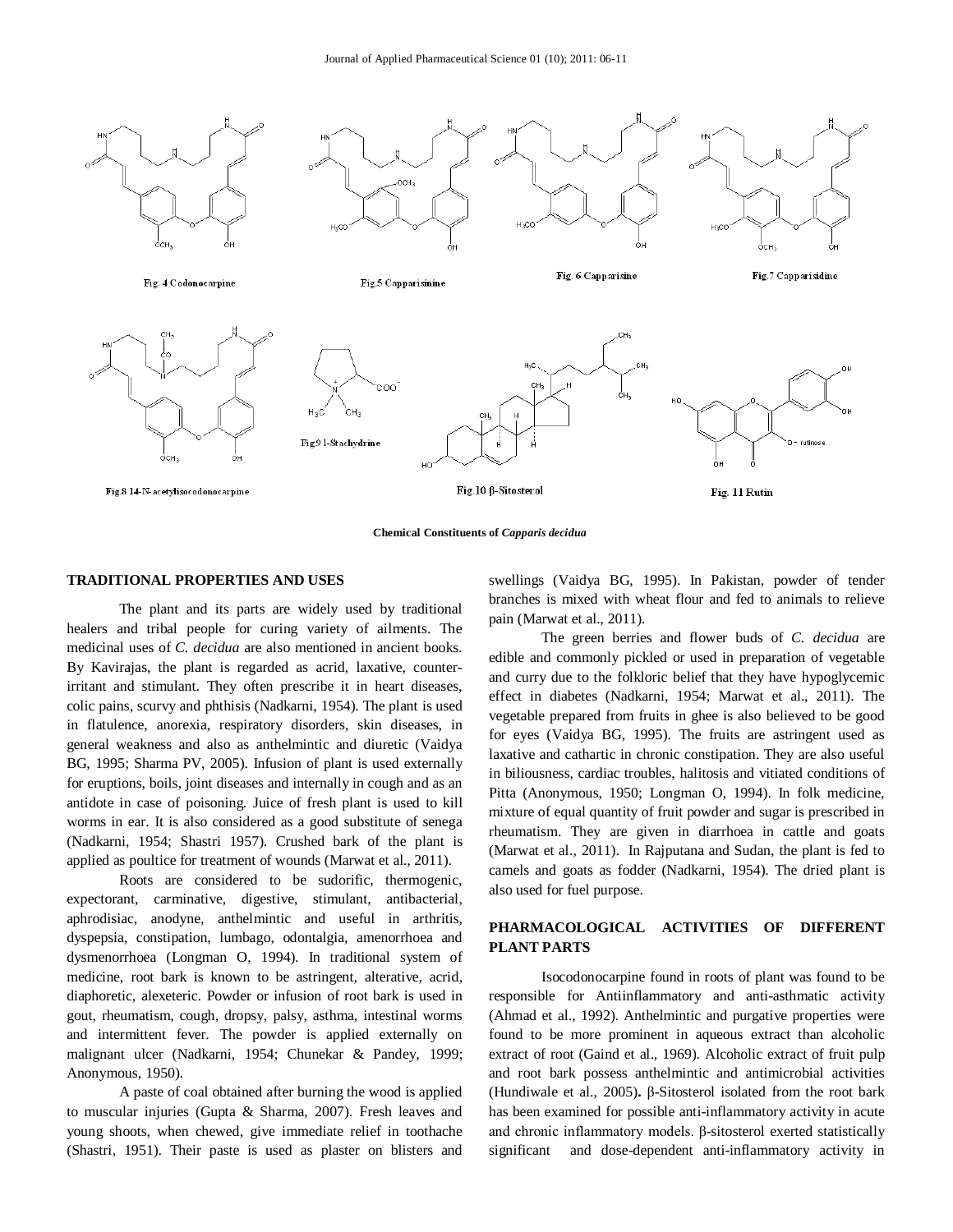carageenan-induced rat paw oedema, which was similar to Indomethacin. Topical application of β-Sitosterol significantly inhibited ear inflammation induced by multiple applications of tetradecanoylphorbol-13-acetate in mice. β-Sitosterol significantly inhibited adjuvant-induced rat paw oedema. The results suggested that β-Sitosterol exerts anti-inflammatory activity, at least in part through inhibition of cyclooxygenase and 5-lipoxygenase pathways (Perianayagam, 2008).

Hepatoprotective activity of aqueous and methanolic extract of *C. decidua* stem against CCl<sub>4</sub>-induced hepatotoxicity in rats have been demonstrated and have been found to be comparable to Silymarin (Ali et al., 2009).

Anti-oxidant and β-cell regeneration effect of stem extract in streptozotocin-induced diabetic rat have been evaluated. Methanolic extract and active fraction from stem part significantly reduced blood glucose levels in diabetic rats. Extract exerted rapid protective effects against lipid peroxidation by scavenging of free radicals thereby reducing risk of diabetic complications (Dangi & Mishra, 2011).

Studies have shown that fruits have antidiabetic (Yadav et al., 1997), hypolipidaemic (Purohit & Vyas, 2005), antiatherosclerotic (Purohit & Vyas, 2006) and anti-hypertensive (Ghulam S, 2002) activities. 50% ethanolic fruit extract showed hypolipidemic effect in cholesterol fed rabbits, by significant reduction of serum cholesterol, serum triglycerides and LDL and increase HDL ratio and excretion of cholesterol (Sharma et al., 1991). Seeds have been shown to possess antibacterial activity against *Vibrio cholera, Vibrio ettor and Vibrio inaba* (Gaind et al., 1972).

Flavonoid fractions obtained from different parts of *C. decidua* (root, stem and flowers) have been studied for their antimicrobial activity using disc diffusion assay, against two Gram negative bacteria (*Escherichia coli* and *Proteus mirabilis*), one Gram positive bacteria (*Staphylococcus aureus*) and a fungi (*Candida albicans*). The plant exhibited broad spectrum activity (Sharma & Kumar, 2009). Three different alcoholic extracts obtained from bark, flower and fruit have been shown to have hypolipidaemic activities in rats. The alcoholic extracts restored the elevated levels of serum lipids to normal and showed significant decrease in levels of total cholesterol, triglycerides, LDL and VLDL cholesterol (Chahlia, 2009). Alcoholic extract of husk of fruits, seeds and flowers were demonstrated to be antibacterial (Gaind et al., 1969).

#### **CONCLUSION**

Because of its xerophytic nature, *Capparis decidua* has wide and cheap availability. Besides, its usefulness in numerous ailments is also mentioned in Ayurvedic and traditional literatures and scientific investigation of its therapeutic worth is found in the literature. Pharmacological and clinical data of *Capparis decidua* are also available in order to support its traditional and folklore uses. This may provide benefit to common man and even tribal people by the use of easily available cheaper plant as a medicine and food. Some pharmacological and phytochemical investigations

are carried out, but more scientific validation for those investigations is still required. Pharmacological reports are found regarding the use of root and root bark of *Capparis decidua*, but these findings are not supported by international community related to plant conservation and forestation. Furthermore, pharmacognostical data also needs to be generated for knowing the identity, purity and quality of the plant, which are not available still today in the literature.

#### **REFERENCES**

Ahmad VU, Arif S, Amber AR, Usmanghani K, Miana GA. A new spermidine alkaloid from *Capparis decidua.* Heterocycles. 1985; 23: 3015-3020.

Ahmad VU, Arif S, Amber AR & Fizza K. Capparisinine, A new spermidine alkaloid from *Capparis decidua.* Liebigs Ann Chem. 1987; 161-162.

Ahmad VU, Ismail N, Arif S & Amber AR. Isocodonocarpine from *Capparis decidua*. Phytochem. 1989; 28: 2493-2495.

Ahmad VU, Ismail N, Arif S & Amber AR. Two new Nacetylated spermidine alkaloids from *Capparis decidua*. J Nat Prod. 1992; 55 (10), 1509-1512.

Ali SA, Al-Amin TH, Mohammad AH & Gameel AA. Hepatoprotective activity of *Capparis decidua* stem against Carbon tetrachloride-induced liver damage in rats. J. Pharmacol & Toxicol. 2009; 4 (4): 167.

Anonymous. The Wealth of India, Raw Materials. Vol. II, CSIR, Delhi (1950) 67.

Anonymous. The Wealth of India, Raw Materials. 1st Supplement Series, Vol. 1, NISCAIR, CSIR, Delhi (2000): 211.

Chahlia N. Effect of *Capparis decidua* on hypolipidaemic activity in rats. J. Med. Plants. Res. 2009; 3 (6): 481-484.

Charaka & Drdhabala. The Charaka Samhita. Vol. VI, Deluxe Ed., Shri Gulabkunverba Ayurvedic Society, Jamnagar (1949): 7.

Chaube D. Abhinav nighantu or Hindu System of Medicine. Published by Pandit Shridhar Shivlal in Bombay Bhusan Press, Mathura (1932): 154.

Chavan AR & Oza GM. The Flora of Pavagadh. The Maharaja Sayajirao University of Baroda, Botanical Memoirs: No. 1, MSU of Baroda (1966): p. 14.

Chunekar KC & Pandey GS. Bhavprakash nighantu. Chaukhambha Bharti Academy, 8<sup>th</sup> Ed., Gokulbhavan, Varanasi (1999): p. 546.

Dangi KS & Mishra SN. Anti-oxidant and β-cell regeneration effect of *Capparis aphylla* stem extract in streptozotocin-induced diabetic rat. Biol and Med. 2011; 3 (3): 82-91.

Gaind KN, Juneja TR and Jain PC. Anthelmintic and purgative activity of *Capparis decidua* Edgew. Ind J Hosp Pharm. 1969; 8: 153-155.

Gaind KN, Juneja TR and Jain PC. Investigation on *Capparis decidua* Edgew, Antibacterial and antifungal studies. Ind J Pharmacol. 1969; 3: 124-125.

Gaind KN, Juneja TR and Bhandarkar PN. Volatile principle from seeds of Capparis *decidua*. Kinetics of in vitro antibacterial activity against *Vibrio cholera*, *V. ogava*, *V. inaba* and *V. eltor*., Ind J Pharmacol. 1972; 34: 86-88.

Ghulam S. The Phytochemical and Phytopharmacological Studies on *Saraca indica*, *Capparis decidua* and *Lotus gracinii*. Pak Res Reposit. University of Karachi, Karachi. 2002.

Gupta AK & Shama M. Reviews on Indian Medicinal Plants, Vol. 5 (Ca-Ce), Medicinal Plant Unit, ICMR, New Delhi (2007) 389.

Hundiwale JC, Sonawane RS, Patil RN & Hatapakki BC. Evaluation of *Capparis decidua* for anthelmintic and antimicrobial activities. Ind J Nat Prod. 2005; 20 (4): 10-13.

Kirtikar KR & Basu BD. Indian Medicinal Plants. Vol. I, 2nd Ed., M/S Bishen Singh Mahendra Pal, Delhi (1933a) 197.

Kirtikar KR & Basu BD. Indian Medicinal Plants. Vol. I, 2nd Ed., M/S Bishen Singh Mahendra Pal, Delhi (1933b) 198.